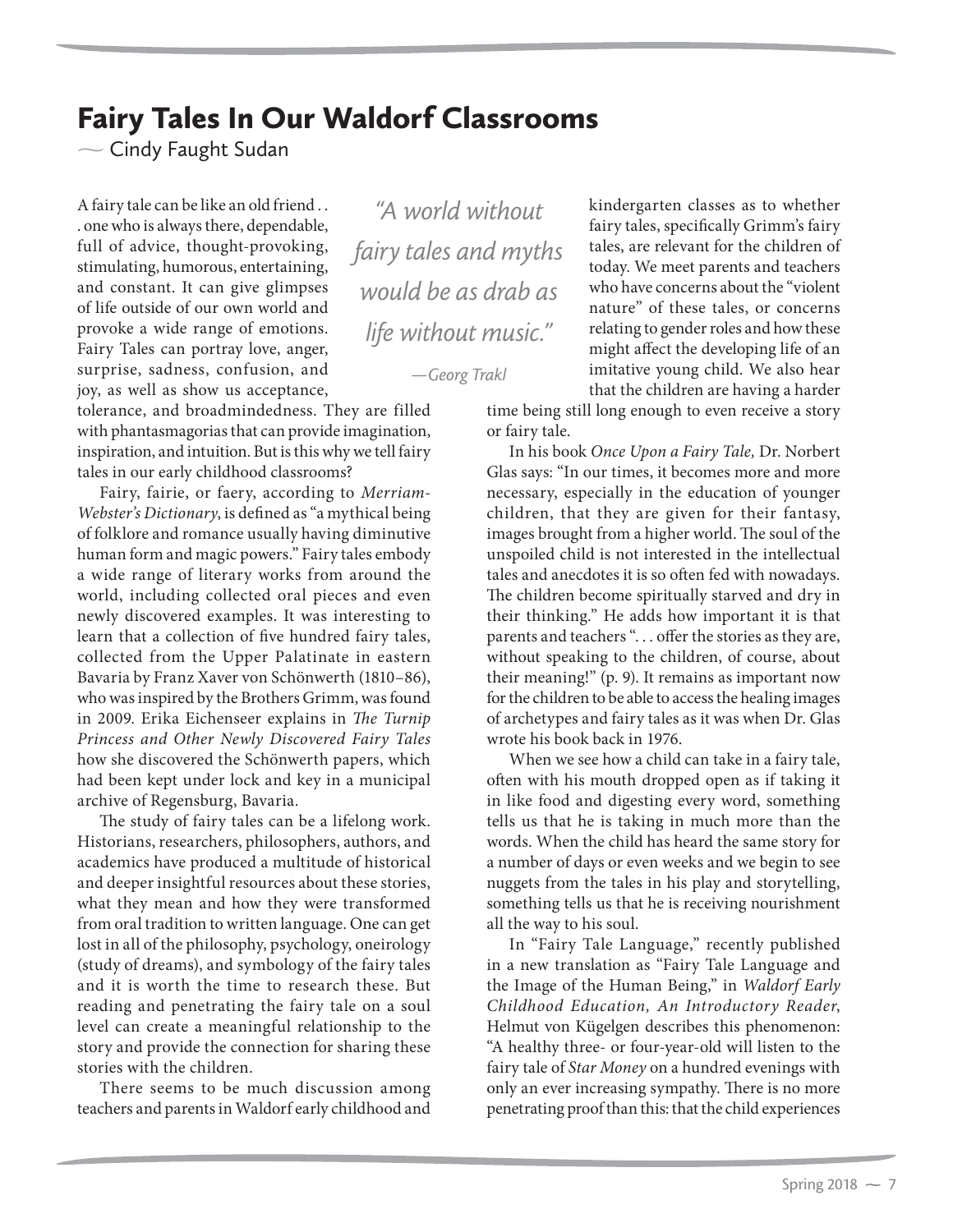an imagination, a painting for the soul in the fairy tale" (*Waldorf Early Childhood Education, An Introductory Reader* at 183).

Finding ways for these children to be able to sit through story time so that they can receive these gifts is crucial. It is also the challenge we face. Rhythm is the backbone of our work and will lend itself to preparing the children for this time of story sharing. Starting the year with very short fairy tales not only meets the needs of a mixed-age class, but also begins to help the children understand the expectations for this time of day. Stories with humor can sometimes help to engage the children,



as can the use of table puppets or silk marionettes.

If behavioral challenges present during story time, there are many aspects to consider, such as the environment and seating arrangement, story content and length, our own voice, diction, volume, and gesture, and the activity or transition prior to story time. The environment can be changed by closing the curtains, enclosing the story circle with play stands, or dimming the lights. Changing the chair plan is also an option. Circular chair seating can be changed to rows or a "bunch of grapes" model.

We need to consider whether the stories are meeting the children. Are we able to meet the needs of all children in our mixed-age classrooms? Observation is a critical skill for working with young children. By observing the children before, during, and following the story activity, we can begin to perceive the needs of the group and the needs of individual children. Stories can be considered more appropriate for certain ages. Joan Almon, former Waldorf early childhood educator, former WECAN co-chair, and co-founder of the Alliance for Childhood, created "Choosing Fairy Tales for Different Ages," a resource and helpful guide for teachers (see Resources, below).

In his book *The Interpretation of Fairy Tales*, Roy Wilkinson touches on the apparently "horrible" that occurs from time to time in the fairy stories. "One can sympathize," he says, "with this point of view and wish that everything in the world were roses and honey. Unfortunately there are negative forces (in the world) and the child who is prevented from experiencing these will grow up without a sense of reality. One should bear in mind that the child has different concepts than the adult" (p. 12).

This is so apparent when we observe children hearing stories that depict what adults might consider "violent" acts, such as Grimm's "The Wolf and the Seven Kids":"Then the kid had to run home and fetch scissors, and a needle and thread and the goat cut open the monster's stomach . . ." (see *The Complete Grimm's Fairy Tales*, Number 5). Uncommon is the child who, hearing this told in the appropriate manner, becomes distraught. Instead, she takes in the joy of the goat family and delights in knowing that good has overcome evil. When the seven kids see the wolf fall into the well after their mother fills him with stones and sews him up, they cry, "The wolf is dead! The wolf is dead!" and dance for joy round about the well with their mother.

Pediatricians Michaela Glöckler and Wolfgang Goebel, in their book *A Guide to Child Health*, describe how children are much more perceptive than adults when listening to fairy tales. They show us how fairy tales appeal to the young child's fantasy